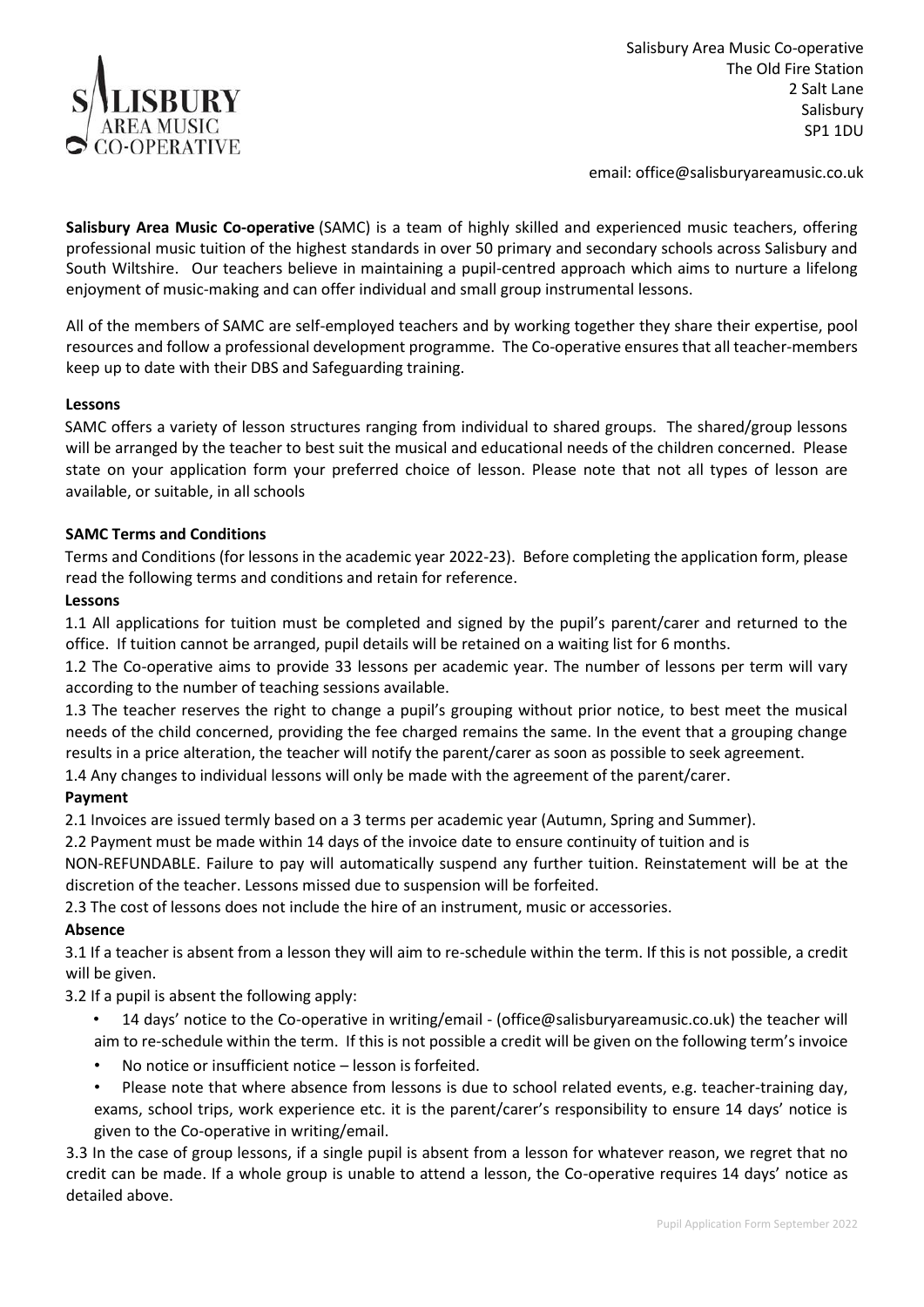3.4 If a pupil is withdrawn, excluded or suspended from school and lessons cannot be provided in school, the Cooperative office must be informed immediately to discuss future provision of lessons. Otherwise, any missed lessons will be forfeited.

3.5 Advance notice of absence should be sent to the Co-operative office and not to the school or individual teacher in writing/email. Advance notice of absence to avoid missing a school curriculum lesson is not acceptable, for which lessons will not be refunded or credited.

### **Cancellations**

4.1 Lessons can only stop at the end of term. (There are 3 terms per academic year; Autumn, Spring and Summer). The end of term is defined as the end of the school academic term, i.e. the last date of the school calendar for that term. Notice must be given at least 4 weeks before the end of term.

4.2 If notice is given after 4 weeks before the end of term, but before the term actually finishes, a 4 week cancellation fee will be payable.

4.3 If a pupil stops attending lessons mid-term, no refund can be issued for the lessons missed for the remainder of the term.

4.4 If notice is given after the term has finished the following term's fees become payable in full.

4.5 Notice of cancellation should be sent to the Co-operative office and not to the school or individual teacher. **Cooling Off Period**

5.1 You have a legal right to cancel this application under the Consumer Contracts (Information, Cancellation and Additional Charges) Regulations 2013. This means that during the cooling off period, set out in 5.2, if you change your mind or decide for any other reason that you do not want to proceed with the lessons, you can notify the office of your decision to cancel the application and receive a refund for any lessons paid for but not received prior to that cancellation.

5.2 Your cooling off period starts from the date of this application and ends 14 days later. To cancel the application, you should let the office know that you have decided to cancel.

## **Complaints**

6.1 In the event of a complaint, SAMC will endeavour to resolve any disputes in a timely and reasonable manner. Complaints should be directed, in the first instance, to the SAMC Business Manager in writing by email or post at the address above.

6.2 Complaints will be handled in accordance with the SAMC Complaints Procedure.

## **Liability**

7.1 The Co-operative does not accept liability for loss or damage to any personal possessions or personal injury, however caused.

## **Terms and Conditions**

8.1 The Co-operative reserves the right to alter the above Terms and Conditions without prior notice. Any decision made by the Co-operative concerning these Terms and Conditions shall be final. Please note that these Terms and Conditions are legally binding. Your signature on the application form confirms that you have read and understood them and that you agree to abide by them.

## **Data Protection**

The data we collect is used for the running of SAMC. Information is used by SAMC Administrators and teachermembers for the purposes of running SAMC only. Information may be used for reporting and statistical purposes as required for funding; this information will be anonymous. SAMC may need to share your details with the pupil's school and with external organisations for the purposes of instrument hire.

#### **Instrument Hire**

Parents have the opportunity to hire instruments through Wiltshire Music Connect, to find out more please visit [www.wiltshiremusicconnect.org.uk](http://www.wiltshiremusicconnect.org.uk/)

#### **Financial assistance**

Financial assistance is available to support families with the cost of tuition. Please contact your school for advice on what subsidy you may be entitled to and for help on how to apply.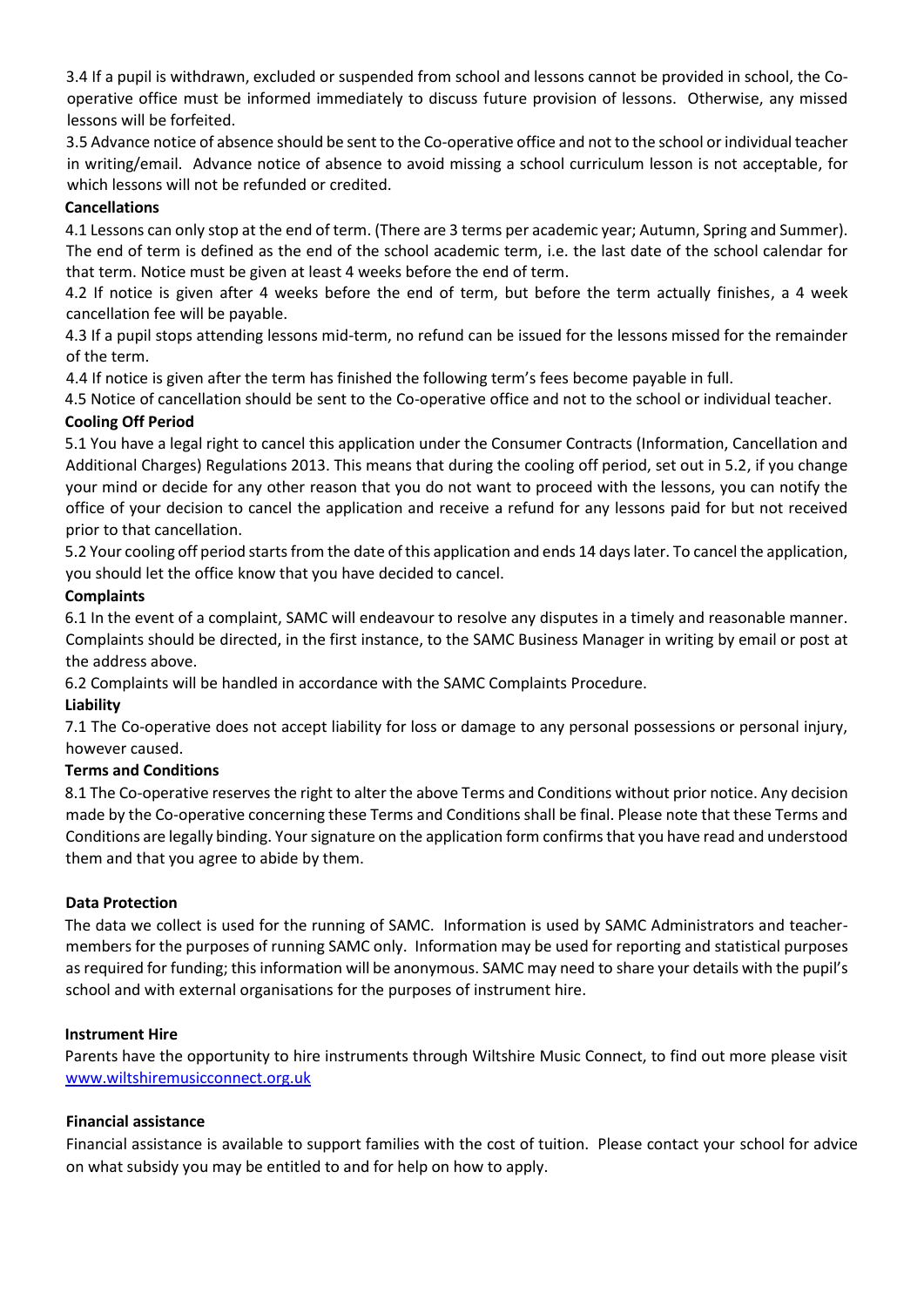

 $\overline{\phantom{a}}$ 

email: office@salisburyareamusic.co.uk

## **Pupil Application Form 2022/23**

| <b>Pupil Name</b>    |                          |
|----------------------|--------------------------|
| Date of Birth        | School year in Sept 2022 |
| School               |                          |
| Any relevant medical |                          |
| information or any   |                          |
| learning needs       |                          |

| Parent/Guardian |                                                                                 |
|-----------------|---------------------------------------------------------------------------------|
| <b>Name</b>     |                                                                                 |
| Email           | Do write VERY clearly otherwise lessons may be delayed if we cannot contact you |
|                 |                                                                                 |
|                 |                                                                                 |

| Home Address |  |
|--------------|--|
|              |  |
| Home phone   |  |
| Mobile       |  |

| Instrument                                                                                                                                                                                                                                                                                                                                                       |                                                                                                                                                   |  |
|------------------------------------------------------------------------------------------------------------------------------------------------------------------------------------------------------------------------------------------------------------------------------------------------------------------------------------------------------------------|---------------------------------------------------------------------------------------------------------------------------------------------------|--|
| Grades achieved or beginner                                                                                                                                                                                                                                                                                                                                      |                                                                                                                                                   |  |
| Name of Instrumental Teacher (if known)                                                                                                                                                                                                                                                                                                                          |                                                                                                                                                   |  |
| <b>Group Lessons</b> - please tick below if you<br>would like a group lesson (tick all that apply)<br>Group lessons are available at the discretion of the teachers and<br>the availability of suitable pupils. Prices vary according to the<br>numbers in the group and length of lesson. Parents will be<br>consulted prior to the final decision on groupings | Individual (1 to 1 lessons)<br>Please indicate below if you would like an individual<br>lesson - complete box in order of preference (ie 1, 2, 3) |  |
| Group A (4 pupils in 30 mins) £4.71<br>Group B (2 pupils in 20 mins) £6.28<br>Group C (3 pupils in 30 mins) £6.28<br>Group D (2 pupils in 30 mins) £9.42                                                                                                                                                                                                         | 15 minute individual lesson £9.42<br>20 minute individual lesson £12.56<br>30 minute individual lesson £18.84                                     |  |

#### **PLEASE CONTINUE OVER THE PAGE - THIS AGREEMENT REQUIRES A SIGNATURE**